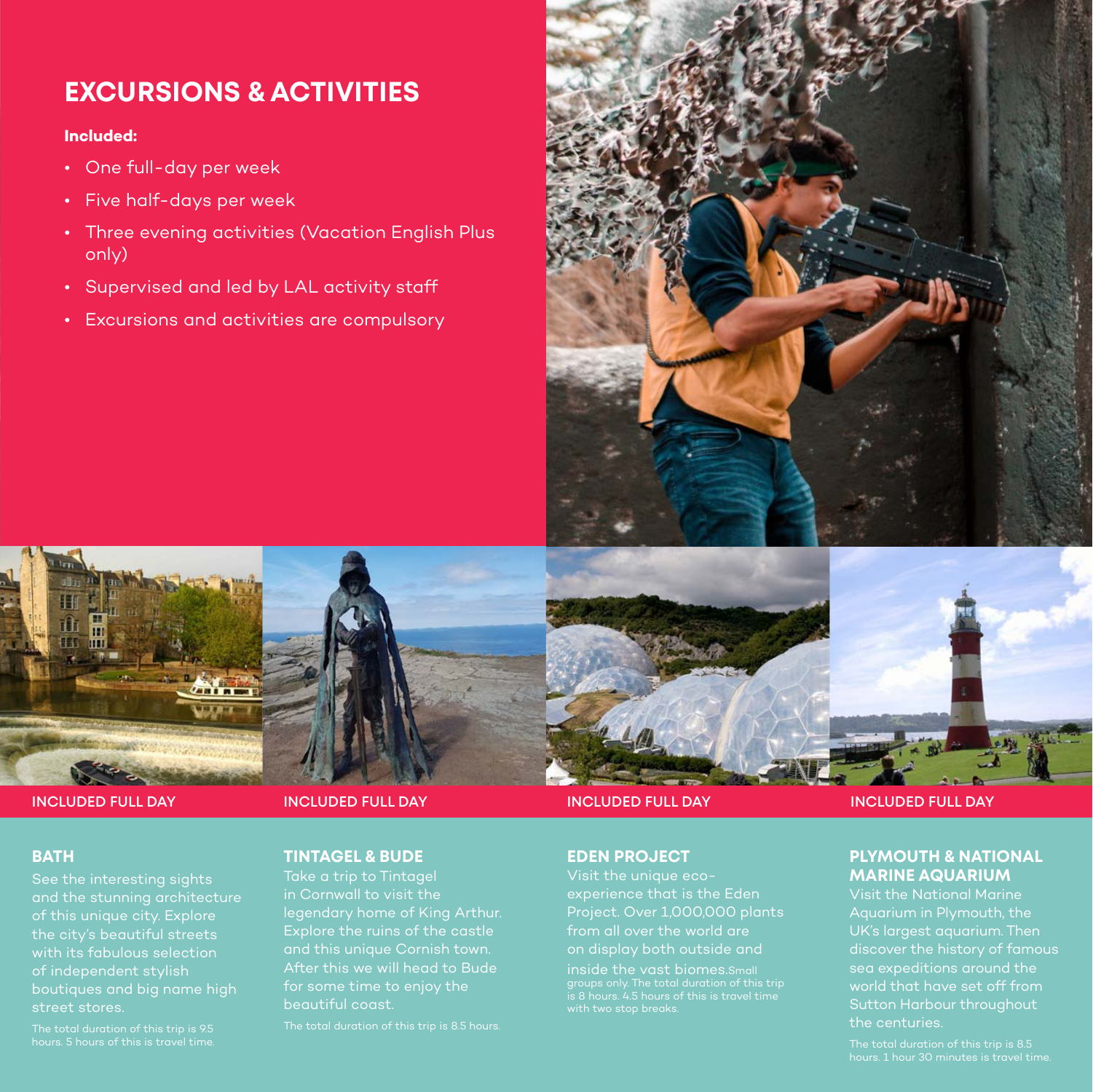

**INCLUDED HALF DAY**

#### **WOODLANDS ADVENTURE PARK**

Visit one of the UK's biggest indoor adventure centres! and a wildlife sanctuary.

# **MINI OLYMPICS**

You will take on a series of tasks, challenges and problem solving activities to complete within small teams. Each team will be going head to head and scores will be recorded as the session goes on to see who board.

The total duration of this trip is 4.5 hours. 10 minutes of this is travel time.

#### **INCLUDED HALF DAY INCLUDED HALF DAY INCLUDED HALF DAY**

### **SPLASHDOWN QUAYWEST**

Visit South Devon's famous water park packed with slides slides, exciting tyre rides with spectacular views of the Goodrington beach, it's a great

# **PAIGNTON ZOO**

animals and plants. Visit the desert, cross the savannah, explore the forest and trek through the tropics.





### **KENTS CAVERN**

Visit the famous prehistoric caves at Kents Cavern, where humans lived over half a million years ago and natural can be seen.

**INCLUDED HALF DAY**

# **EXETER**

Visit the beautiful city of Exeter, dating back to great landmarks, including Rougemont Castle and Cathedral.

**INCLUDED HALF DAY INCLUDED HALF DAY INCLUDED HALF DAY**

# **DARTMOUTH**

An excursion to Devon's maritime town of Dartmouth River Dart in the heart of the beautiful South Hams.

#### **BRIXHAM BY BOAT**

Brixham, a historical port world famous for fishing. See the Golden Hind – the ship of Sir Francis Drake, and Berry forts..

the boat